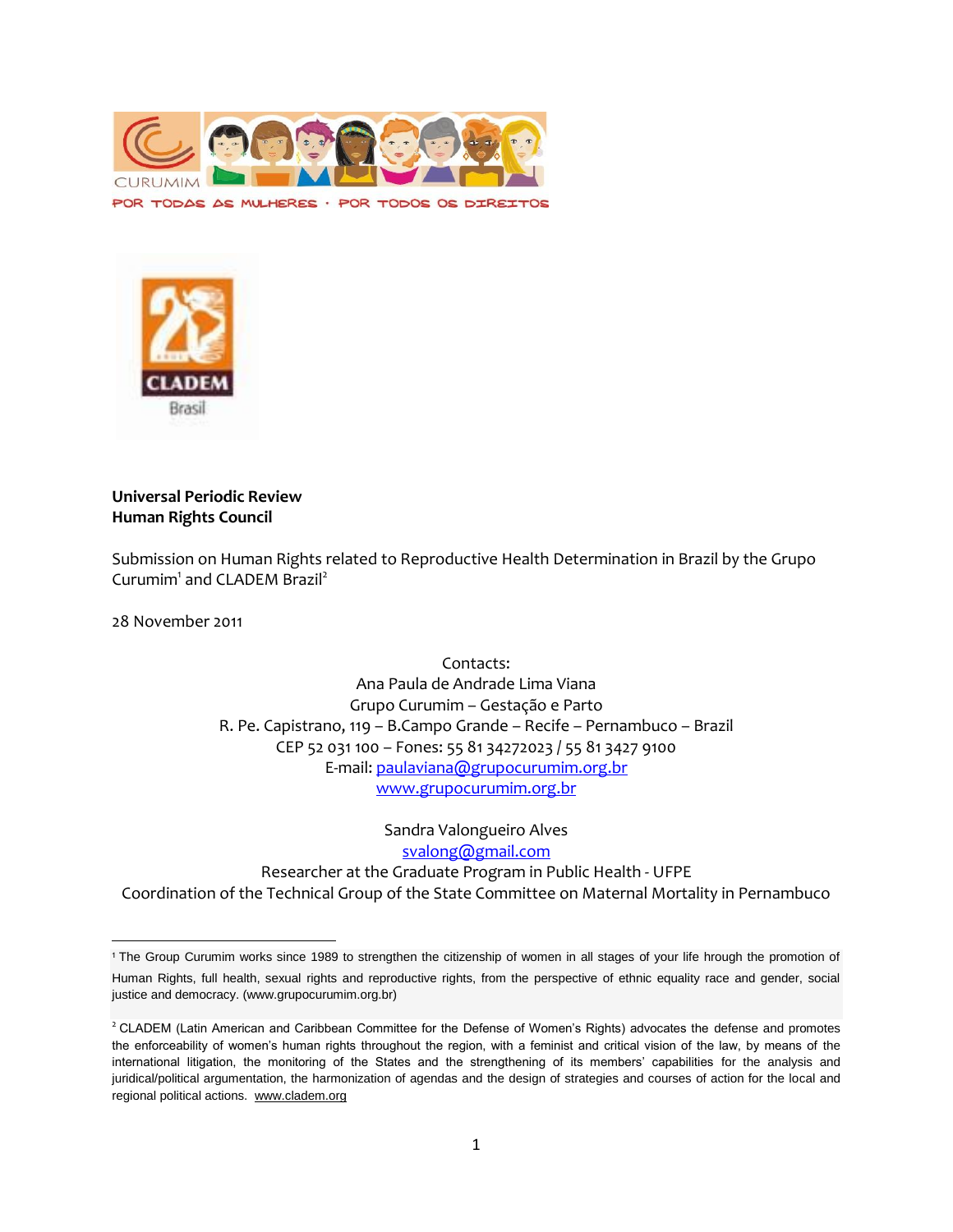Carmen Hein de Campos and Beatriz Galli Comite Latino Americano pela Defesa dos Direitos da Mulher - CLADEM/Brasil E-mail: [charmcampos@yahoo.com.br](mailto:charmcampos@yahoo.com.br)

## **Abstract**

Grupo Curumim and CLADEM Brazil submit information on persisting rights violations related to maternal health in Brazil to the UN Human Rights Council 13<sup>th</sup> Universal Periodic Review (UPR). While average rates of evitable maternal mortality, since the early 2000's remains stable in Brazil, they are unacceptably high when considering Brazilian levels of income, the coverage of pre-natal and obstetric care high, and the fact that over 90 % of deliveries are performed in hospitals.

Brazil has signed international conventions that oblige the state to guarantee and protect the right to health and ensures all women the right to life, health and non-discrimination.

The recent United Nations Human Rights Council Resolution on Preventable Maternal Mortality and Morbidity and Human Rights<sup>3</sup> has recognized that maternal mortality and morbidity are pressing human rights concerns and that addressing these issues requires effective protection of the human rights of women and girls.<sup>4</sup> The Brazilian Ministry of Health has also recognized that maternal mortality constitutes a violation of the human rights in Brazil. $^5$ 

In July  $25^{th}$  2011, the CEDAW Committee issued a decision on the case of Alyne da Silva Pimentel, an Afro Brazilian woman who died of maternal mortality in 2002. This decision

#### 4 *Id.* ¶ 2.

 $\overline{\phantom{a}}$ 

http://dtr2002.saude.gov.br/proesf/Site/Arquivos\_pdf\_word/pdf/Pacto%20Aprovado%20na%20Tripartite.pdf [hereinafter Ministério da Saúde, *Mortalidade Materna e Neonatal*].

 $^3$  U.N. H.R.Council. Res. on Preventable Maternal Mortality and Morbidity and Human Rights, 11th Sess., U.N. Doc. A/HRC/11/L.16 (June 12, 2009).

<sup>5</sup> Ministério da Saúde, *Pacto Nacional pela Redução da Mortalidade Materna e Neonatal* (versão preliminar), 2 (March 2004) *available at*: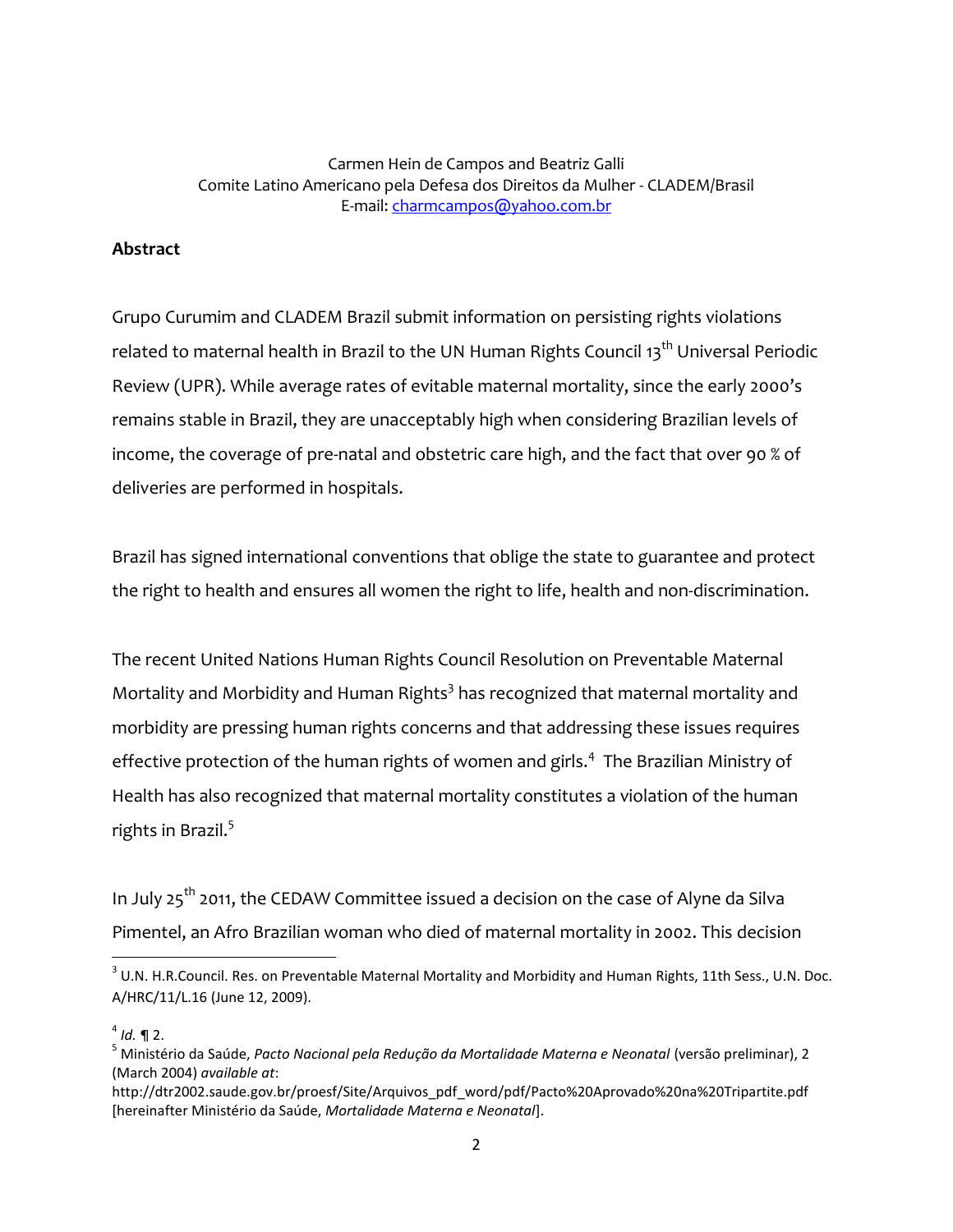makes it critical to provide accurate and up - dated epidemiological data on maternal and on the regrettable persistence of rights violations in the realm of maternal health and women's right to life.

# **1. The context: MATERNAL MORTALITY EPIDEMIOLOGICAL DATA**

Maternal mortality in Brazil remains at high levels in all its five regions. According to the latest estimates conducted by the Ministry of Health, the Maternal Mortality Ratio is around 75 per 100,000 live births $^6$ , in spite of the women's universal access to health care and its  $98\%$  of hospital birth<sup>7</sup>. While indicators are stabilized since the beginning of the decade of 2000, signs of elevation have occurred in some regions, probably as consequence of improvement in collection of information, including in relation to race/skin color of women who were victims of maternal deaths.  $^8$ 

Maternal mortality mostly affects poor and black women, housewives and agricultural workers, and those residing in small towns; the majority of whom are dependent on the services provided by the public Universal Health System (SUS). The obstetric care model that prevails in Brazil presents many distortions. It is highly medicalized and characterized by the unjustifiable misuse of technology during the childbirth, expressed by the high rates of cesarean. Studies also demonstrate increased vulnerability of black women to maternal mortality. <sup>9,10,11</sup>.

l

<sup>6</sup> Ministério da Saúde. *Saúde Brasil 2009: Uma análise da situação de saúde e da agenda nacional e internacional de prioridades.* Ministério da Saúde, 2010.

 $<sup>7</sup>$  Ministério da Saúde. Datasus, available at:</sup>

[http://www2.datasus.gov.br/DATASUS/index.php?area=0205&VObj=http://tabnet.datasus.gov.br/cgi/deftohtm.e](http://www2.datasus.gov.br/DATASUS/index.php?area=0205&VObj=http://tabnet.datasus.gov.br/cgi/deftohtm.exe?sinasc/cnv/nv) [xe?sinasc/cnv/nv](http://www2.datasus.gov.br/DATASUS/index.php?area=0205&VObj=http://tabnet.datasus.gov.br/cgi/deftohtm.exe?sinasc/cnv/nv)

<sup>8</sup> Ministério da Saúde. *Saúde Brasil 2008: 20 anos de Sistema Único de Saúde (SUS) no Brasil.* Ministério da Saúde, 2009.

<sup>&</sup>lt;sup>9</sup> Alaerte Leandro Martins, *Mortalidade materna das mulheres negras no Brasil*, 22 (11) Cad. Saúde Pública, 2473-2479, 2006..

<sup>10</sup> Adesse, L. e Monteiro, M. *A Magnitude do Aborto: aspectos epidemiológicos e sociais*. Rio de Janeiro: Ipas Brasil e IMS/UERJ, 2007

<sup>11</sup> Formiga, MCC. *Morte materna e desigualdade social segundo o perfil de raça/cor: aplicação da técnica de análise de correspondência aos dados da região Nordeste brasileira.* Sinopse apresentada no 19<sup>0</sup> SINAPE, São Pedro, SP, 2010.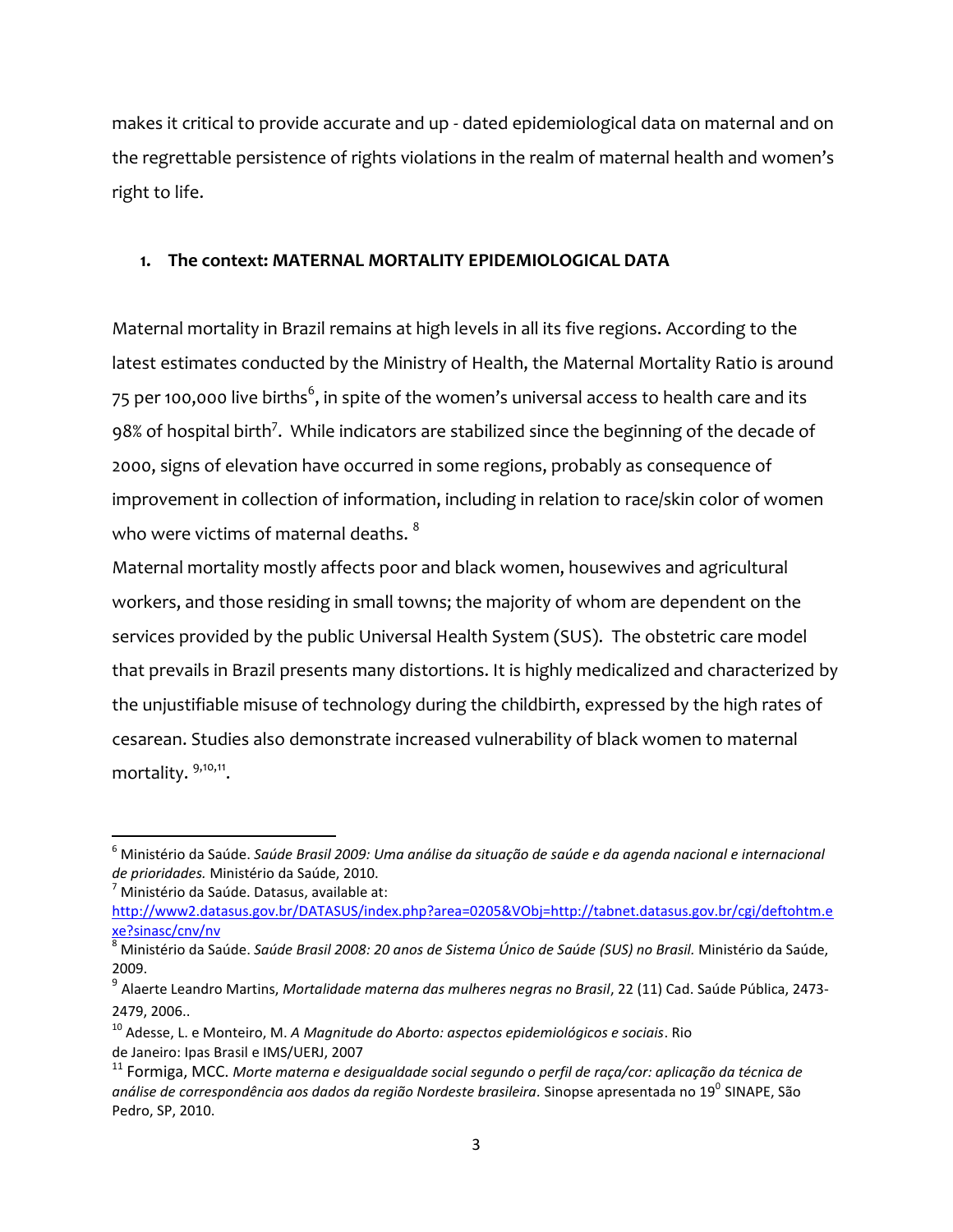Deaths resulting from pregnancy related hypertension (pre-eclampsy and eclampsy) are still the leading cause of maternal death. The second, third and fourth main causes of maternal deaths are hemorrhage, infections and unsafe abortions, respectively.

Poor quality of prenatal care, lack of proper training, weak regulation and supervision of obstetric assistance and postpartum care, misuse of medical technology, unwanted pregnancy and related unsafe abortions, are the main factors explaining the relatively high rates of maternal mortality. In relation to unsafe abortion related mortality, decriminalization and measures of harm reduction can effectively reduce the numbers of maternal deaths.

### **2. HUMAN RIGHTS VIOLATIONS RELATED TO MATERNAL MORTALITY IN BRAZIL**

### *2.1 The Right to Life*

 $\overline{\phantom{a}}$ 

The right to life in the context of preventable maternal death means that the State must ensure "the right of access to appropriate healthcare services that will enable women to go safely through pregnancy and childbirth and will provide couples with the best chance of having a healthy infant."<sup>12, 13, 14, 15, 16, 17</sup>

<sup>12</sup> Cook R. & Dickens B., *Advancing Safe Maternity through Human Rights*, WHO Occasional Paper 5 (2001), at 32- 33 (translated by CEPIA in September, 2003); Cairo Programme of Action, supra note 78, at ¶ 7.2.

<sup>13</sup> International Covenant on Civil and Political Rights, *adopted* Dec. 16, 1966, G.A. Res. 2200ª (XXI), UN GAOR, 21st Sess., Supp. No. 16, at 52, art. 6(1), U.N. Doc. A/6316 (1966), 999 U.N.T.S. 171 (*entered into force* Mar. 23, 1976) [hereinafter ICCPR].

<sup>14</sup> Human Rights Committee, *General Comment 6: Right to Life,* ¶ 5, U.N. Doc. HRI/GEN/1/Rev.6 at 129 (2003).  $15$  *Id.* 

<sup>16</sup> Convention on the Elimination of All Forms of Discrimination against Women, *adopted* Dec. 18, 1979, G.A. Res. 34/189, UN GAOR, 34th Sess., Supp. No. 46 at 193, art. 1, U.N. Doc. A/34/46 U.N.T.S. 13 (*ratified by Brazil* Feb.1, 1984) [hereinafter CEDAW].

<sup>&</sup>lt;sup>17</sup> ADVOCACI and CLADEM, MONITORING ALTERNATIVE REPORT ON THE SITUATION OF MATERNAL MORTALITY IN BRAZIL TO THE COMMITTEE ON ECONOMIC, SOCIAL AND CULTURAL RIGHTS (April 2003), *available at* 

*http://www.cladem.org/english/regional/monitoreo\_convenios/descMMbrasili.asp*; *see* also CEDAW, *supra* note 83, art. 2; CECSR Committee, *General Comment 14: The Right to the Highest Attainable Standard of Health*, ¶ 30, U.N. Doc. E/c.12/2000/4 (Aug. 11, 2000) [hereinafter *CESCR General Comment 14*]. ("States parties have immediate obligations in relation to the right to health, such as the guarantee that the right will be exercised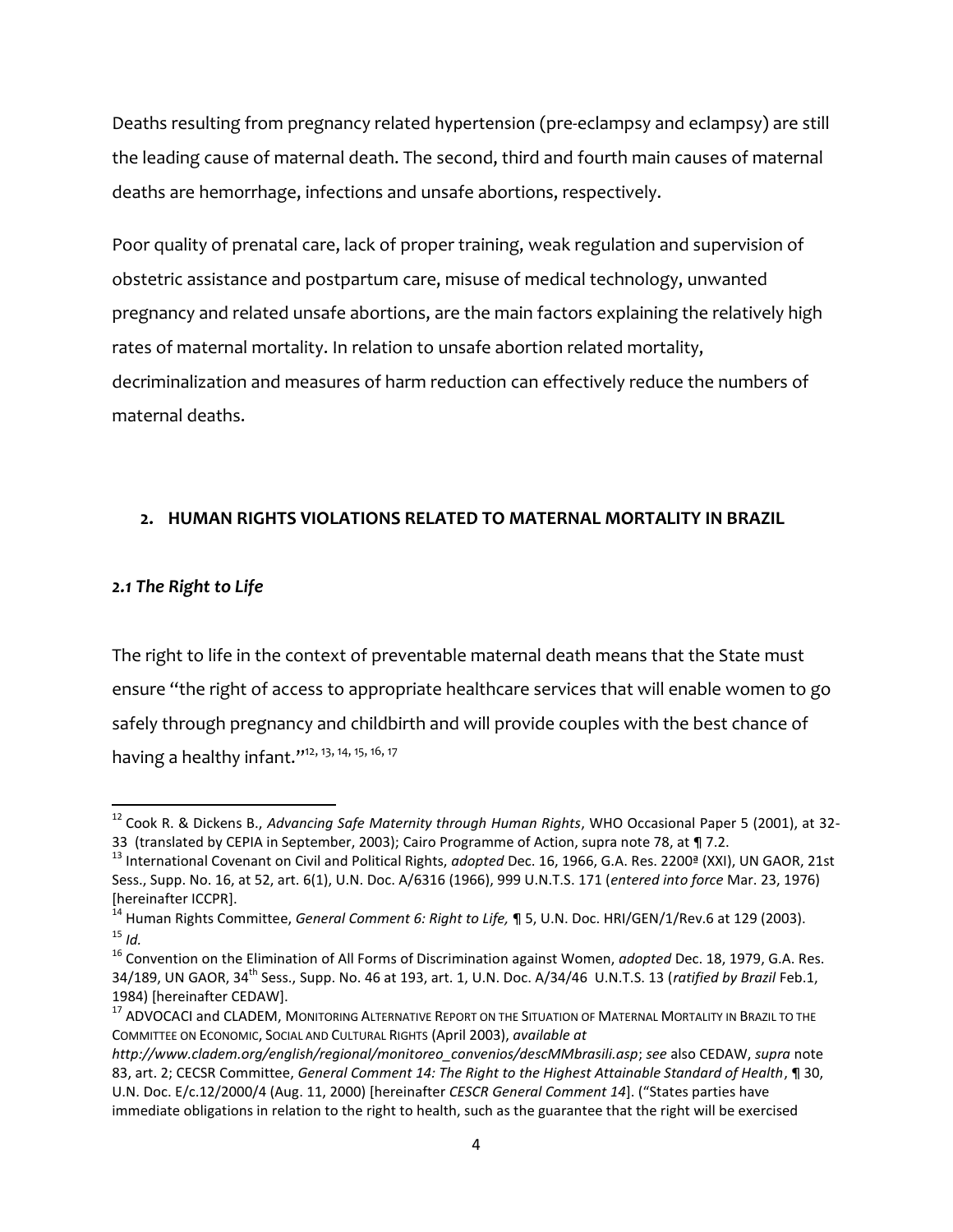### **2.2. The right to health**

The right to health in relation to maternal mortality requires that States parties ensure women's access to timely, safe, and effective health services and procedures in order to avoid preventable maternal deaths.  $18,19,20$  The Brazilian scenario of maternal mortality demonstrates the extent to which Brazilian state is neglecting to comply with its international obligations under the ICESCR.<sup>21</sup>*22*,2324*,25*

### *2.3 The right to equality and non-discrimination in access to health care*

Regional and income disparities affect women's risk of maternal mortality, $^{26}$  while social inequalities intersect with race and gender to affect education, employment, and health.  $27,28$ Afro-descendant women, for example, have less access to education, lower socio-economic

 $\overline{\phantom{a}}$ 

without discrimination of any kind."; "the notion of the 'highest attainable standard of health'...takes into account…the individual's biological and socio-economic conditions.") See also CEDAW Committee, *General Recommendation No. 24: Women and Health*, 20<sup>th</sup> Sess., ¶ 12, U.N. Doc. A/54/38 (1999) [hereinafter CEDAW, *General Recommendation No. 24*].

<sup>18</sup> International Covenant on Economic, Social and Cultural Rights, Dec. 16, 1966, 993 U.N.T.S. 3 (*ratified by Brazil* Jan. 24, 1992), in State of São Paulo General Attorney's Office, *International Instruments of Human Rights*, Researching Center, Series Documents n. 14, December 1996.

<sup>19</sup> Committee on Economic, Social and Cultural Rights, *General Comment No. 14: The Right to the Highest Attainable Standard of Health*, U.N. Doc. e/c.12/2000/4 (Aug. 11, 2000).

<sup>20</sup> CEDAW, *supra* note 83, art. 12(2).

<sup>21</sup> CESCR, General Comment 14, UN ESCOR, 2000, Doc. No. E/C.12/2000/4.

<sup>&</sup>lt;sup>22</sup> CESCR Concluding Observations: Brazil, 2003, ¶ 27, U.N. Doc. E/C.12/1/Add.87.

<sup>23</sup> *Id.* ¶ 62.

<sup>&</sup>lt;sup>24</sup> CESCR Concluding Observations: Brazil, 2009, ¶ 28, U.N. Doc. E/C.12/BRA/CO/2.

<sup>&</sup>lt;sup>25</sup> CEDAW Committee Concluding Observations: Brazil, 2007, ¶ 29, U.N. Doc. CEDAW/C/BRA/CO/6.

<sup>26</sup> World Bank, MATERNAL AND CHILD HEALTH, *supra* note 2, at 20-21.

<sup>&</sup>lt;sup>27</sup> World Bank, GOVERNANCE IN BRAZIL'S UNIFIED HEALTH SYSTEM (SUS): RAISING THE QUALITY OF PUBLIC SPENDING AND RESOURCE MANAGEMENT, REPORT NO. 36601-BR, 56 (2007).

<sup>28</sup> *See e.g.,* IPEA/Instituto de Pesquisa Econômica Aplicada (Institute of Applied Economic Research),

SPM/Secretaria Especial de Políticas para as Mulheres (Special Secretary of Women's Policies) and UNIFEM/Fundo de Desenvolvimento das Nações Unidas para a Mulher **(**United Nations Development Fund for Women), RETRATO DA DESIGUALDADE DE GÊNERO E RAÇA NO BRASIL (Portrait of Gender and Race Inequalities in Brazil), (3d ed. 2008), *available at* http://www.ipea.gov.br/sites/000/2/pdf/081216\_retrato\_3\_edicao.pdf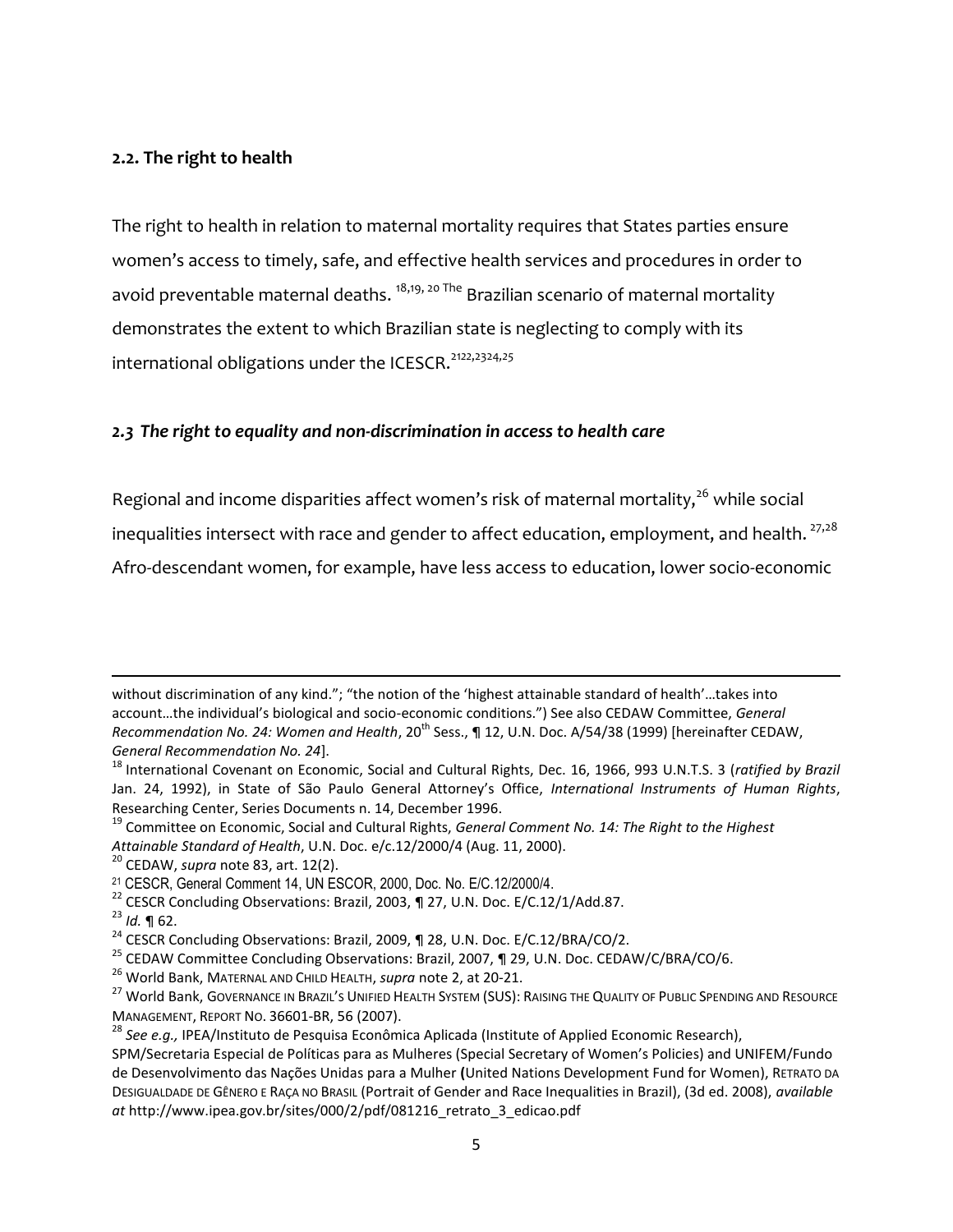status, more precarious living conditions and greater chances of dying during pregnancy<sup>-29,</sup> <sup>30,31</sup>. Certain populations and groups of women can be subject to multiple levels of discrimination based on level of education,<sup>32</sup> socio-economic condition,<sup>33</sup> race or ethnicity,<sup>34</sup> place of residence, and regional disparities<sup>35</sup> and are therefore more vulnerable to maternal mortality and morbidity.  $36, 37, 38$ 

# **3. Human rights norms applicable to maternal mortality in Brazil**

The Brazilian Federal Constitution defines motherhood as a social right in the Article 6º. This provision can be invoked in combination with other constitutional articles, such as Article 5°, caput, item I and XLI related to right to equality. In addition, Article 196 protects the right to equal access to actions and services for health promotion, protection and recuperation.

# 4. **a) The tragedy of maternal death: the case of DVSL (2008)**

 $\overline{\phantom{a}}$ 

<sup>&</sup>lt;sup>29</sup> See e.g., Alaerte Leandro Martins, *Mortalidade materna das mulheres negras no Brasil*, 22 (11) Cad. Saúde Pública, 2473-2479 (2006).

<sup>&</sup>lt;sup>30</sup> Convention on the Elimination of All Forms of Racial Discrimination, G.A. Res. 2106 (XX), Annex, 20 U.N. GAOR Supp. (No. 14) at 47, U.N. Doc. A/6014 (1966), 660 U.N.T.S. 195 (*ratified by Brazil* Mar. 27, 1968) [hereinafter CERD].

 $31$  *Id.* art. 5(iv).

<sup>&</sup>lt;sup>32</sup> Alearte Leandro Martins, Mortalidade materna de mulheres negras no Brazil. ("Maternal mortality among black women in Brazil") Cad. Saúde Pública, Rio de Janeiro, 22 (11) 2474, 2473-2479 (2006).

<sup>&</sup>lt;sup>33</sup> Black women in Brazil earn 37.6% less than white women, and women in general earn approximately 63% of a man's salary.

<sup>34</sup> *See* IPEA et. al., RETRATO DA DESIGUALDADE, *supra* note 56. (According to the IPEA (Institute of Applied Economic Research), poverty and indigence in Brazil vary according to the population race (skin color). In 2006 the Institute found that 41.7% of the black population lived below the poverty line as opposed to 20% of the white population. About 17% of the black population received less than one quarter of the minimum wage per capita while only 6.6% of the white population lived in this situation.)

<sup>35</sup> CPI Report, (*Perfil Social da Mulher*), *supra* note 92. (21% of the population in the North and 43% of the population in the Northeast suffers from poverty as opposed to the Central West and South where 18% and 15% of the population, respectively, suffers from poverty.)

<sup>36</sup> CPI Report, (*Perfil Social da Mulher*), *supra* note 92.

<sup>37</sup> *Id.* (*Cor/Raça).*

<sup>38</sup> *Id.* 33.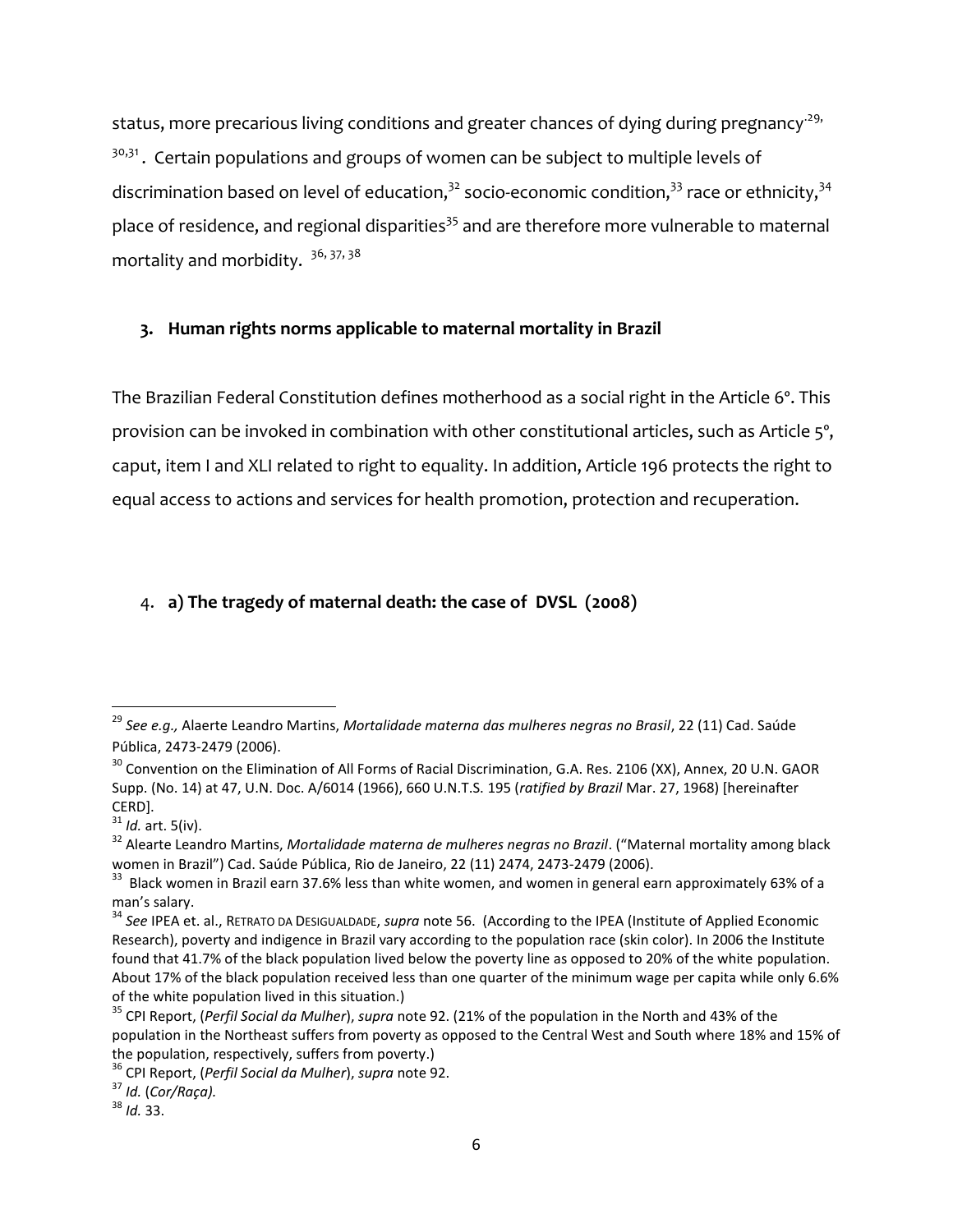DVSL, 15 years, student, white, obese, resident in of Igarassu – in the metropolitan region of Recife. DVSL was pregnant for the first time and attended prenatal care in a local health unit and a referral hospital in Recife. In late May 2008, her prenatal consultation in the local unit was cancelled because her doctor was on leave. On June 7th her mother accompanied her to the referral hospital. In the consultation, that mother was not allowed to witness, the doctor assessed the evolution of the vaginal cervix and even though DVSL blood pressure was at 150 x 80 mm HG, she was released. At home, her discomfort worsened and she was taken to the obstetric emergency. On the way she had a seizure, followed by cardiac arrest. Bothe the mother and fetus died. The medical examiner conclusion was that the cause of death was **acute lung edema,** a common consequence of pregnancy related hypertension. The family reported the death to the State Committee of Maternal Mortality, the case was investigated and the death was classified as a premature and avoidable maternal death. The State level Prosecutor Office is following the case.

#### b) **The tragedy of maternal death: the case of Maria**

Maria was 17 years old; she was black and lived with her husband, her father-in-law, her husband´s cousin, and her son. She did neither work outside the home or used contraceptives. She got pregnant and used a bush tea to provoke a miscarriage. According to her mother, the daughter felt sick and was taken to a first hospital, then to second hospital and then to a third one, where she spent the rest of the day. Later that night she was rushed again to the hospital, because she was dizzy, bleeding a lot and could speak. In hospital she remained in isolation until her death. Even after the death, the body kept bleeding.

#### **1. Existing Policy guidelines and mechanisms**

7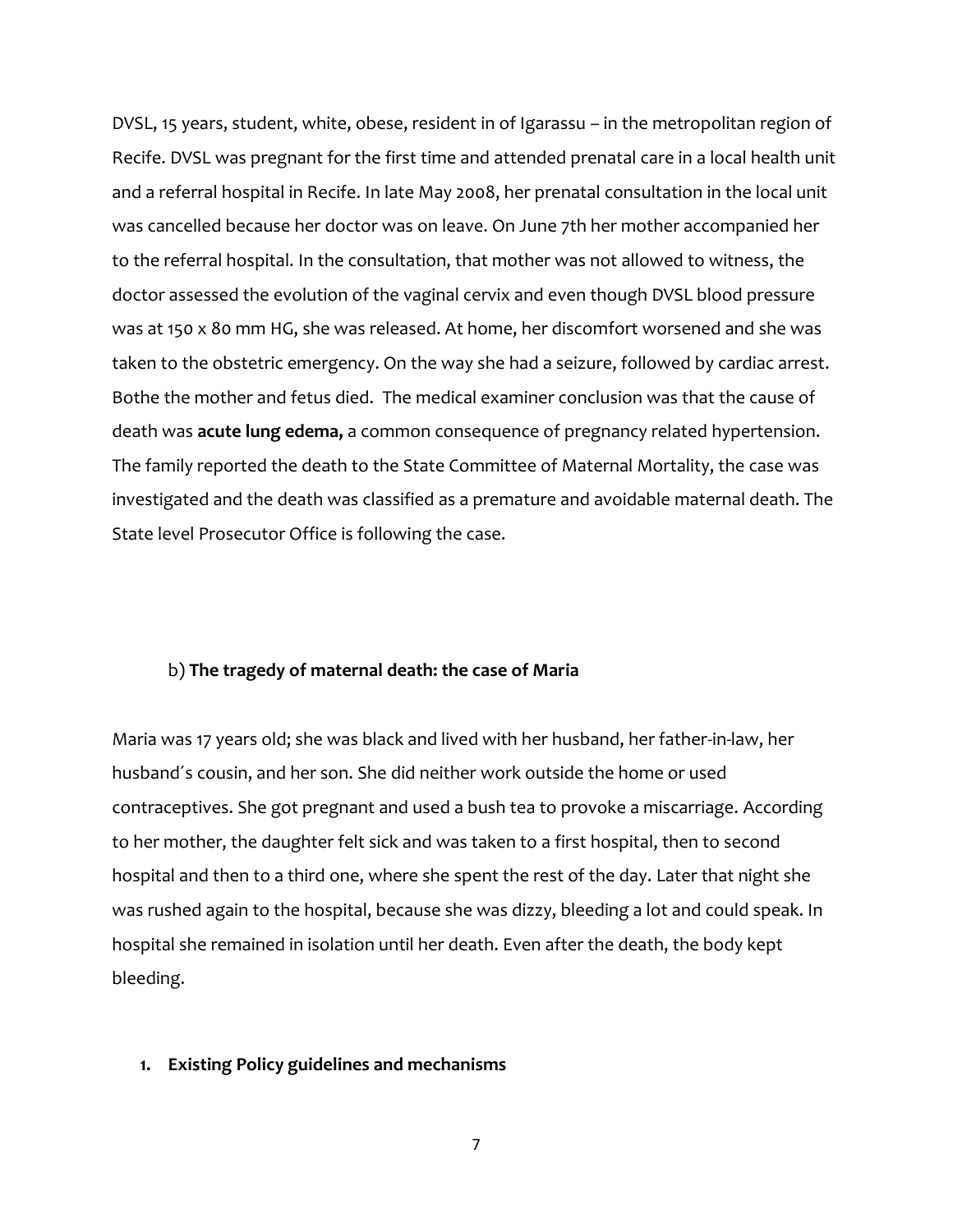The creation of Maternal Mortality Committees is an evidence of Brazilian government's commitment to reducing maternal mortality in the country. The role of these committees is to monitor and evaluate cases of maternal death in order to determine if these deaths were preventable.<sup>39</sup> Fulfillment of the right to health contains obligations of conduct, in terms of developing health policies, but also of result in terms of actually achieving a reduction of maternal mortality.<sup>40</sup>

The existence of these policy guidelines and mechanism is certainly very positive because the persistent human rights violations experienced by women in exercising their reproductive rights and the right to reproductive health can be reduced and re-dressed by the effective implementation of existing policy guidelines, systematic oversight and improvement in the quality of care.

# **2. Recommendations**

 $\overline{\phantom{a}}$ 

In order to guarantee that women and adolescents can exercise their human rights in the area of health, it is necessary that Government recognizes and promotes accountability mechanisms for the monitoring of policy and for its actual implementation, as listed below.

- Give high and immediate priority to the implementation of recommendations made by the CEDAW Committee in its final decision on the Alyne Silva Pimentel;
- Increase the coverage and improve quality of prenatal, childbirth and post -partum care, training and qualifying professionals of all levels of the system, including health managers and technicians of primary, secondary and tertiary;
- Critically asses the problematic effects of the prevailing model of obstetric care;

 $39$  In Concluding Observations to Brazil in 2007, the CEDAW Committee recommended that Brazil "(...) monitor closely the implementation of the National Pact for the Reduction of Maternal Mortality at state and municipal levels, including by establishing maternal mortality committees where they still do not exist." CEDAW Committee Concluding Observations: Brazil, 2007, ¶ 30, U.N. Doc. CEDAW/C/BRA/CO/6.

<sup>40</sup> International Commission of Jurists (ICJ), *Maastricht Guidelines on Violations of Economic, Social and Cultural Rights*, 7, 26 January 1997, available at: http://www.unhcr.org/refworld/docid/48abd5730.html.